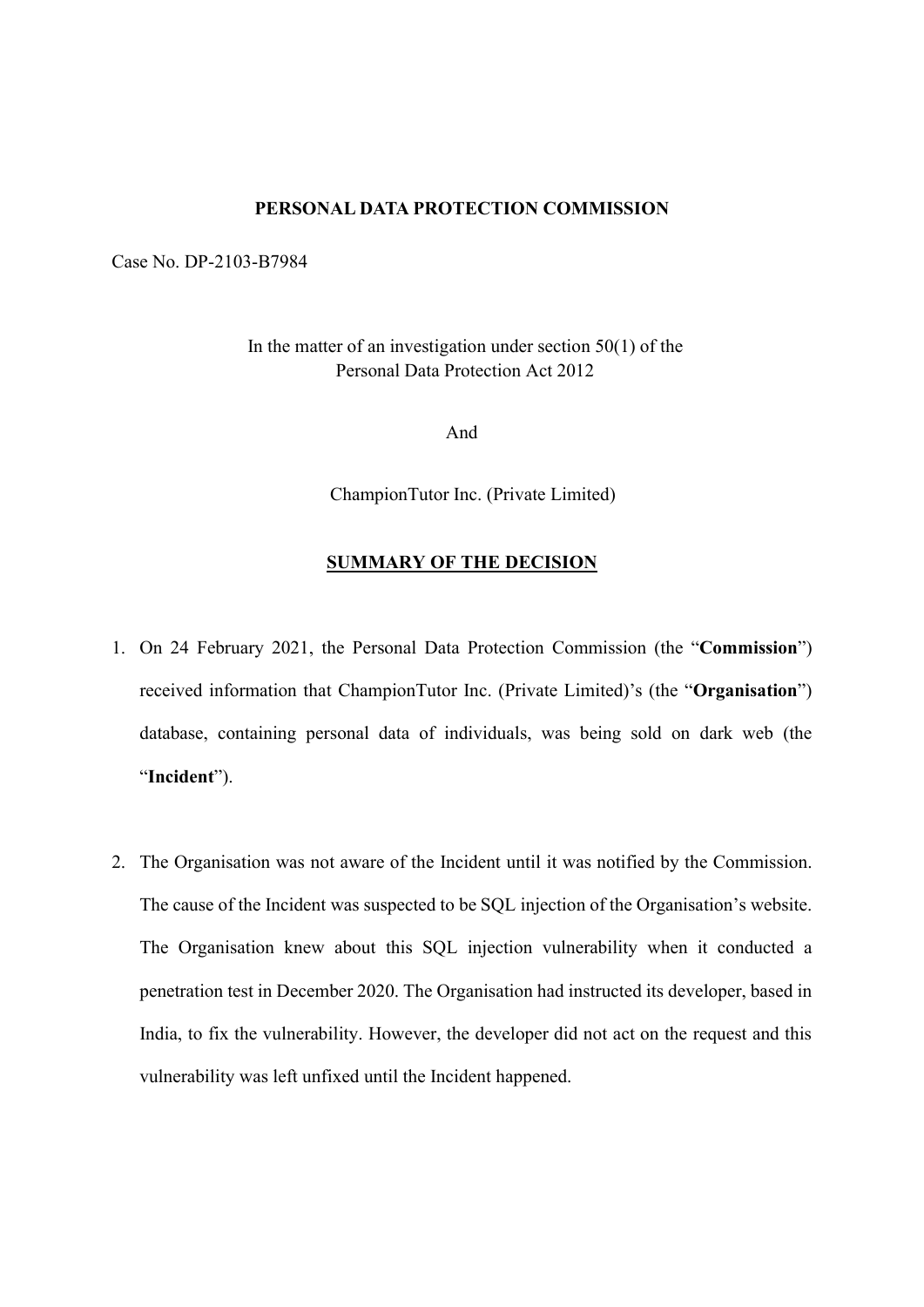- 3. As a result, the personal data of 4,625 students were affected. The personal data included name, email address, contact number and address.
- 4. The Organisation took the following remedial measures after the Incident:
	- a. Engaged a new team of developers to fix all the SQL injection vulnerabilities;
	- b. Parameterised SQL statements by disallowing data-directed context changes to prevent SQL injection attacks from resurfacing; and
	- c. Is in the process of revamping the entire website source codes to reduce possible vulnerabilities.
- 5. The Organisation admitted to having breached the Protection Obligation under section 24 of the Personal Data Protection Act (the "PDPA"), and requested for the matter to be dealt with in accordance with the Commission's Expedited Decision Procedure.
- 6. The Organisation admitted it was aware of the SQL injection vulnerability in December 2020. Yet, the Organisation failed to take active steps to fix the vulnerability even when its developer was not responsive, purportedly due to the COVID-19 pandemic, and the Organisation left the vulnerability unresolved until the Incident happened.
- 7. In the circumstances, the Organisation is found to have breached section 24 of the PDPA.